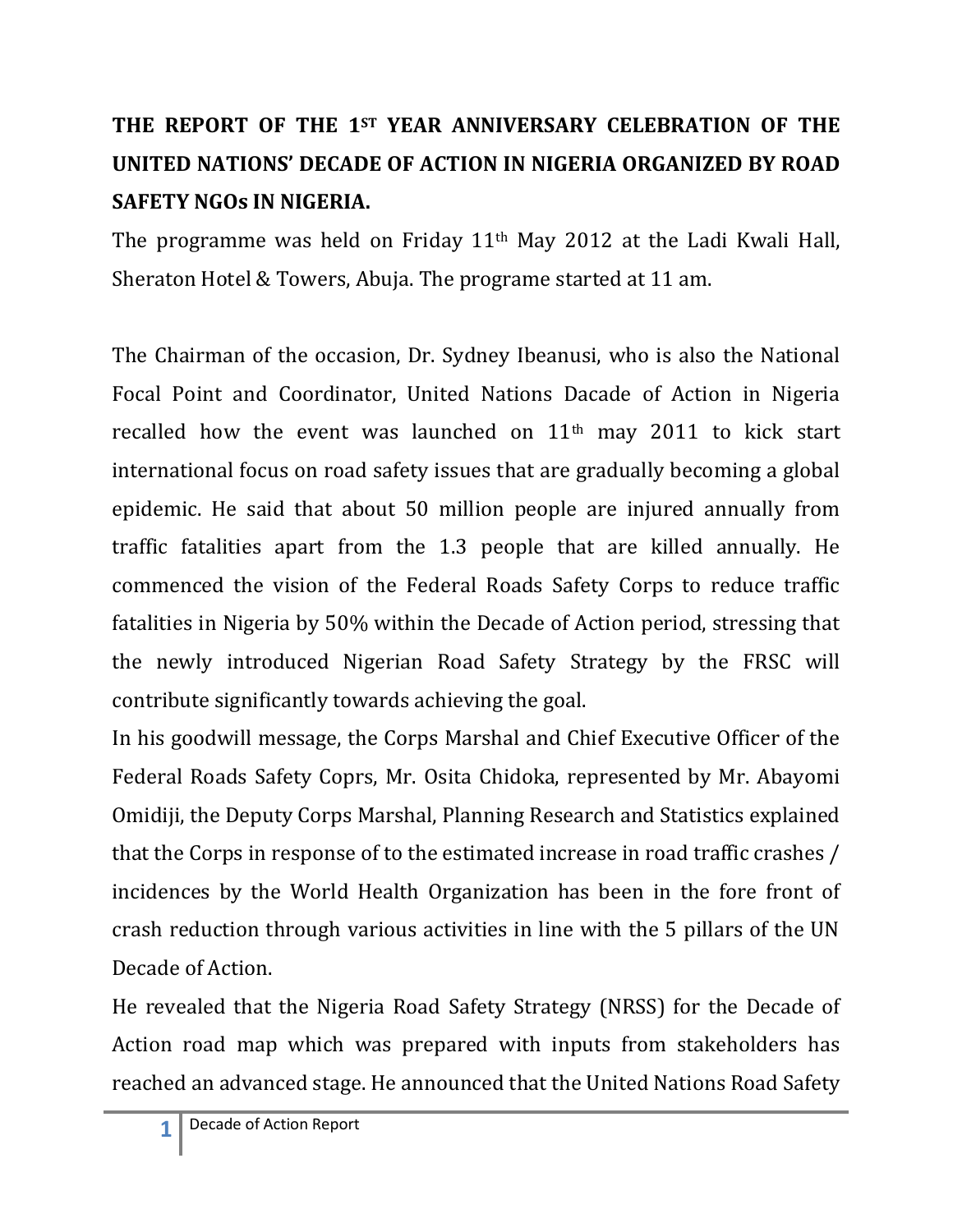Collaboration in recognition of the strides being made by the FRSC to promote safety in Nigeria recently accepted FRSC Nigeria as a member of the collaboration.

The FRSC express delight that road safety NGOs in Nigeria have improved in their areas of specialization and requested that the NGOs should keep the Corps abreast of their activities so that they could be uploaded into the Corps website. He commended the road safety NGOs for putting the event of the day together and specially appreciated the coalition of road safety NGOs in Lagos for the robust interactions and innovations they engage in to get the road safety message to the grassroots.

A documentary on Dreams Cut Short was shown to the audience to prepare the ground for the keynote address titled "Faces Behind the figures: That they may not die in vain".

In the Key note address delivered by Olanrewaju Osho, the Executive Director of Safety Beyond Borders, he revealed that One major reasons why it has not been easy to make the issue of road safety a national priority that commands the attention it truly deserves is the lack of interest in road safety issues by governments in particular and the big wigs in the society in general. "The lack of interest" he said, "is because of lack of understanding of three critical facts. According to him, the first fact is that **we are all road users**. Road transportation system affects the life of every single one in the society. When we all understand that we are all road users, then we will know that whatever risks or dangers that exists on the roads could affect us. When we know we are at risk like every other person, we will become interested in road safety.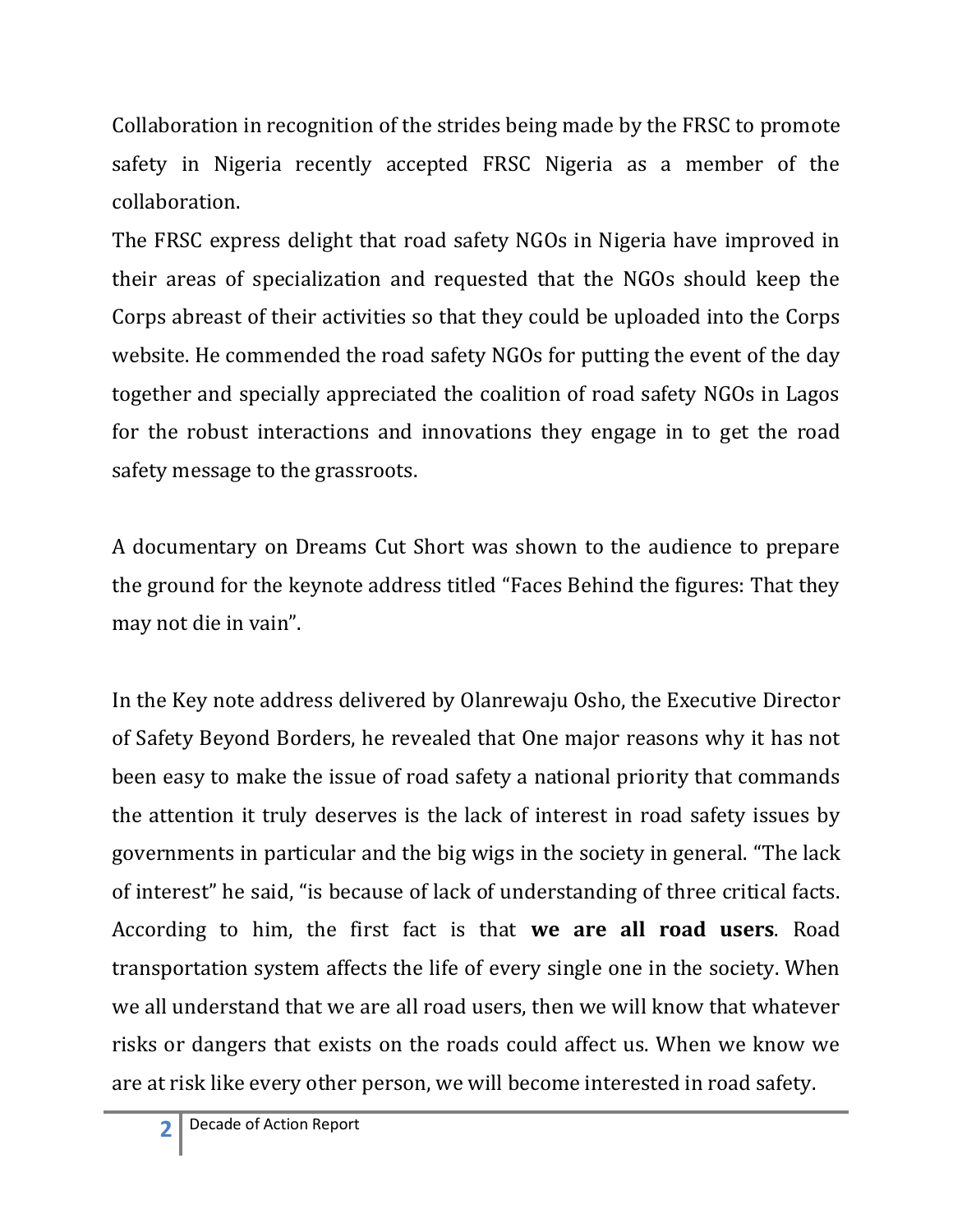The 2nd lack of understanding that militates against support for promotion of road safety in our society is that of the philosophy called **"it will come back to you"**. If our government invests in road safety for example, it will come back in many ways. E.g., preservation of economic players that would have been lost; saving of about N500 million that are being used to buy coffins and conduct burial for those killed in auto crashes annually and so on. He revealed the notable victims of violation of this principle in Nigeria as General Abdulkarim Adisa a former minister of works who died in auto crash in one of the bad roads that he could have used his position as minister of works to repair and the then famous Eze Ego of Igbo land whose stupendous wealth was more than enough to have repaired the pot hole that led to the car crash which killed him.

The 3rd lack of understanding that makes government, corporate organizations and the society at last to see no reason to provide necessary support for promoting road safety is that lack of understanding that **road traffic crash victims are not ordinary figures, data or statistics, but that they are people with flesh and blood,** with visions and dreams and with families and friends. He blamed the journalist for reducing road traffic victims to numbers through their reportage and blamed government for viewing victims of road traffic victims as mere statistics. He went ahead to show pictures of some road traffic crashes and told the story of where and how they died. He further stated that:

 $\Box$  Whenever traffic fatalities figures are rolled out, how we see the statistics play a major role in determining what our response toward the problem will be.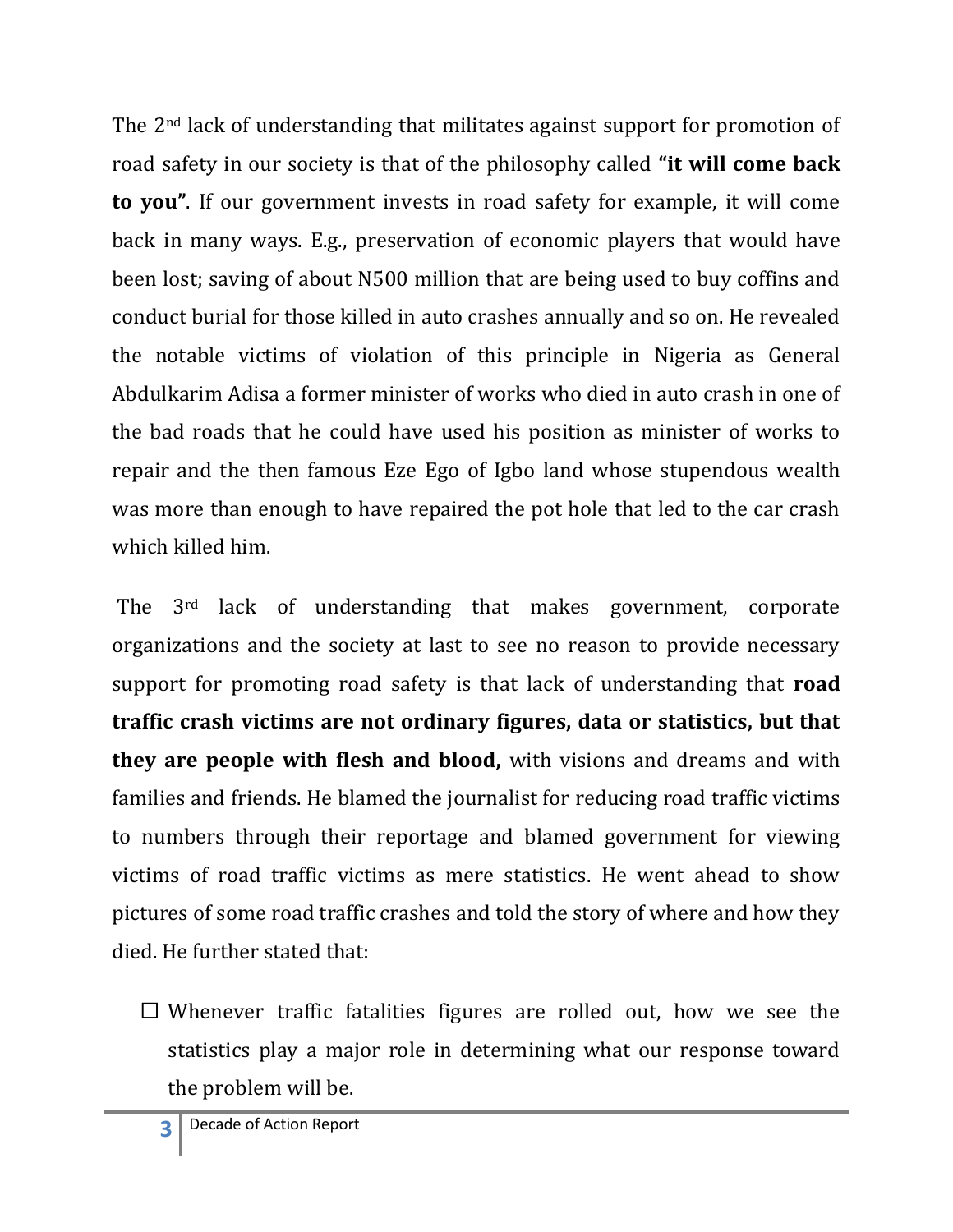$\Box$  If we reckon the statistics as ordinary data or mere figures, we might not feel the need to move proactively to bring down the level of the carnage, but if we see it as human beings, as great men and women cut down in their prime, as dreams aborted through journeys of no return, our anger at the problem will rise and some positive actions will follow.

He challenged Nigerians to begin to see and understand that there are faces behind each of the road traffic crashes data roled out annually by the FRSC, and stressed that seeing them as figures; data or statistics make their death to be in vain. He opined that if we continue to treat victims of road traffic crashes as mere figures, it means we have learnt nothing from their death and therefore circumstances that led to their death might never be addressed.

He argued that recognizing them as real people and not mere statistics can galvanize the government and the citizenry to stop paying lip service to the issue of road safety and start demonstrating true passion and genuine desire to make Nigeria's roads safe.

"We make no illusions that achieving this milestone of expounding the understanding of decision / policy makers in Nigeria about the victims of road traffic crashes as human beings and not statistics will solve all the problems of needless deaths and injuries on our roads. Good as this matter is, there is another thing that must happen before we could get excited that we have made significant progress" he said and declared that "value for life is the most critical facture that drives every initiative to raise the standard of road safety in particular and good governance in general in any jurisdiction."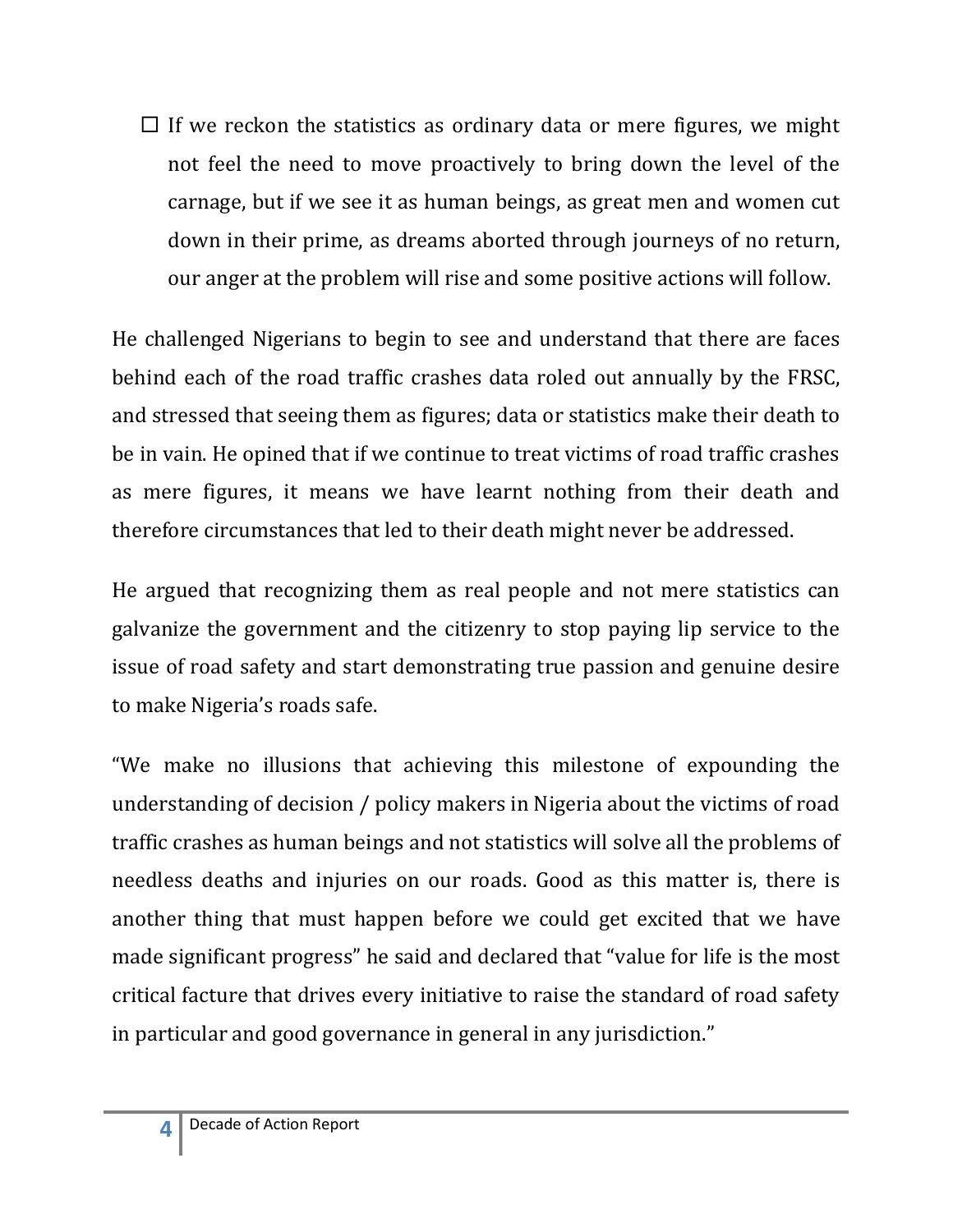Osho stressed that one of the reasons while it has been difficult for the FRSC to receive the needed support to defeat the traffic fatalities epidemic in Nigeria is because the value placed by government on the lives of the people is very minute or even non-existent. "How much is the life of a Nigeria worth?" he asked, "This is a question no one in government can truthfully answer."

He submitted that to significantly raise the bar of road safety in Nigeria, government has to redefine the value of every Nigerian and direct all their energies and resources towards ensuring that nothing reduces the assigned value.

In conclusion, Osho posited that the philosophy behind the United Nation's declaration of 2011 – 2012 as the Decade of Action was the desire to place a greater premium or value on the lives of road users globally. He stressed that every of the five pillars revealed this fact. He then went forward to do a diagnostic analysis of how Nigeria has performed in the first year of the Decade of Action.

He stressed that Pillar 1 – Road Safety Management is the key driver of the other pillars, and explained that anyone suggesting that the independence of the Federal Roads Safety Corps (which is the soul of this pillar) be withdrawn is not a friend of Nigeria and does not want Nigeria to do well in achieving the goals of the Decade of Action. He said that the FRSC model is envied worldwide and is being copied by many nations. "The United Nations categorically required every country that has no road safety lead agency to go ahead and form one, why then should anybody think or suggest that FRSC's autonomy be forcefully taken away and the Corps be merged with another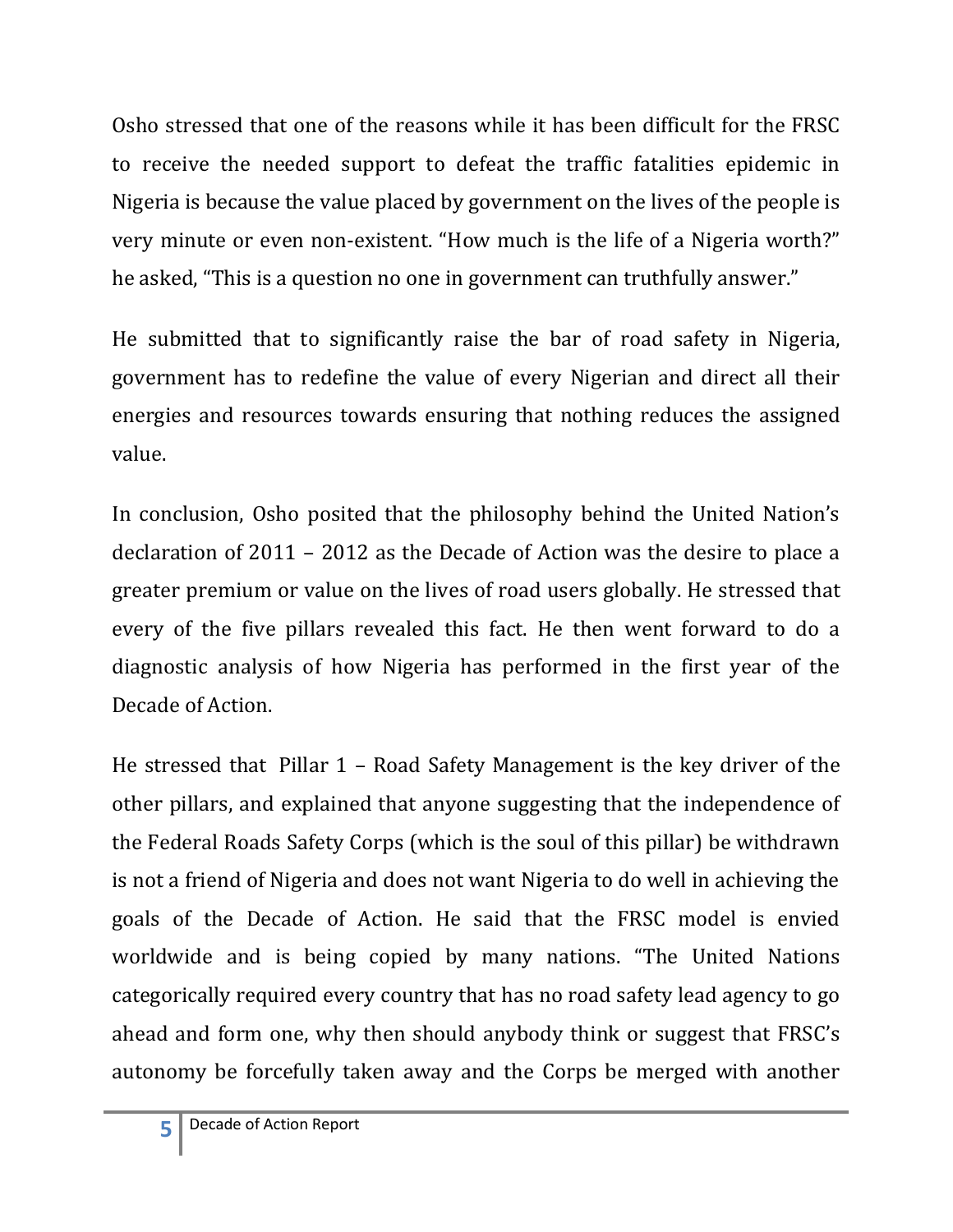agency?" he asked. He urged the participants to stand up for road safety in Nigeria by speaking out and by taking positive actions that will prevent the progress we have made from being reversed and that will not allow the death of the victims of road traffic crashes in Nigeria to be in vain.

At the end the keynote address, a general assembly was held to enable participants bear their minds on issues relating to roads safety management. During the assembly, the following issues were agreed upon:

- 1. That the FRSC model is the minimum requirement by the United Nations Roads Safety initiative, therefore the Federal Government should reject the proposal to merge FRSC with any other agency.
- 2. That FRSC should urgently do something about the dangers that trailers and tankers constitute to other road users.
- 3. Road safety education should be aggressively pursued
- 4. Road traffic crashes investigation should be extended to all forms of accidents not only the one in which six people and above are killed. If an accident in which one person is killed today is not investigated, it might lead to the death of more people tomorrow.
- 5. The quality of vehicles imported to Nigeria should further be reviewed
- 6. Stakeholders should be made to review the safety elements of new roads to be built before commencement of construction
- 7. The BRT project in Abuja should be reviewed to prevent traffic fatalities that are currently occurring on the general lane around Mararaba axis. The road has been made narrower because BRT lane demarcation and crashes are occurring almost on a daily basis.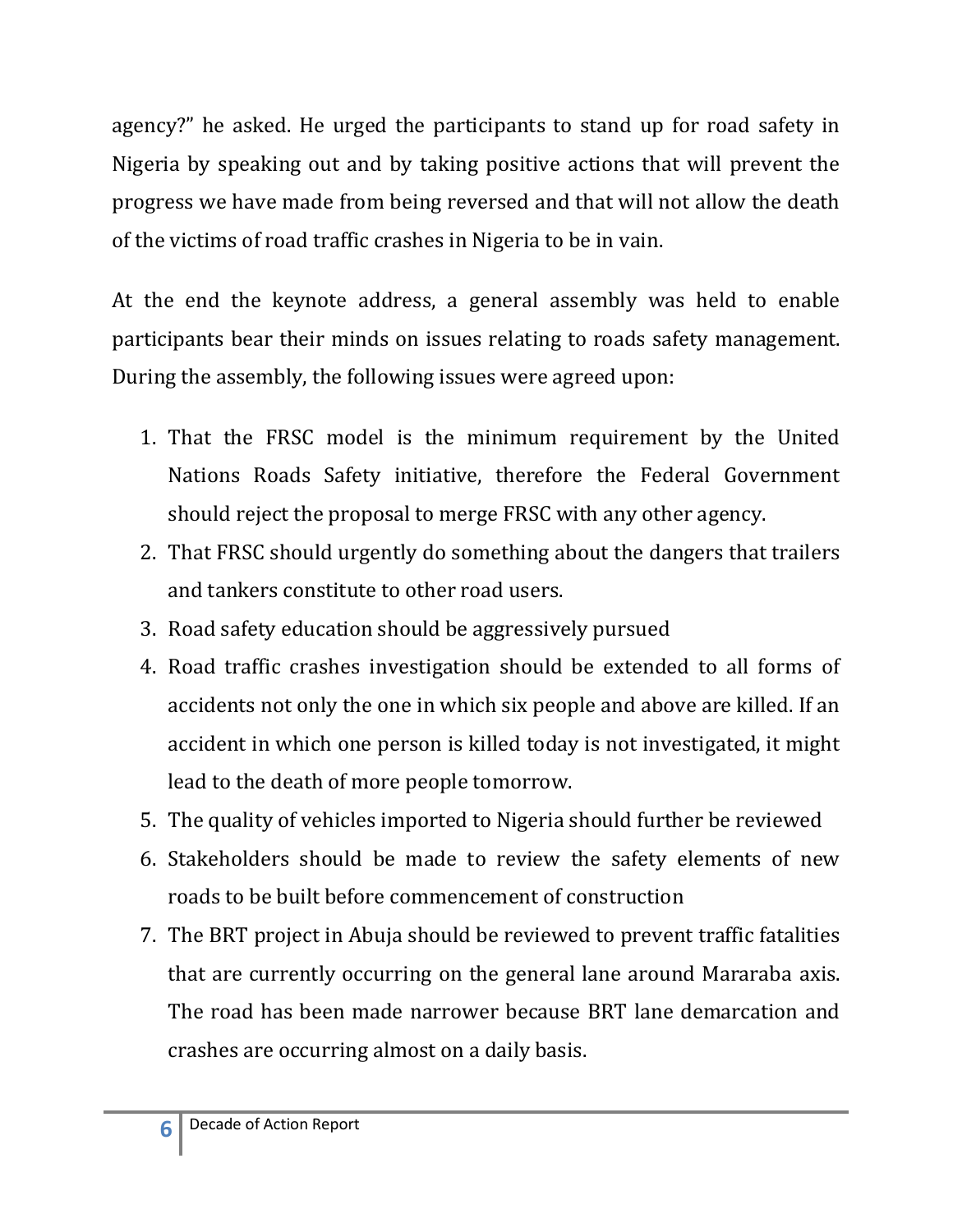- 8. FRSC should appreciate Road Safety NGOs and allow their members to be made Voluntary Special Marshals.
- 9. That all the stakeholders should recognize that the focus of the Decade of Action is "Action" and not "Talk", and as a result embark on positive actions to help Nigeria achieve the objectives of the Decade of Action.

At the end of the General Assembly, Mr. Patrick Adenusi, Safety Beyond Borders' Chief technical Officer spoke on the Way forward to ensure that Nigeria does not fail to achieve the goals of the decade. He urged all road safety enthusiasts to make louder noise about road safety issues on radio and television and promote road safety awareness in schools and in the communities. He urged the FRSC to drive the process by encouraging a more cordial relationship with the NGOs while urging government to provide all necessary support for FRSC to achieve its mandate.

The Chairman Dr. Sydney Ibeanusi, thanked everyone for coming and promised that the National Focal Office of the Decade of Action will speak against any proposal to destroy the FRSC's autonomy by merging it with another agency. He urged all and sundry to deemphasize talk and pursue positive actions to make Nigerian road safer to drive or walk through.

The delegation of the NGOs management and the National President of the Special Marshal, Mr. Sini thereafter proceeded to the Federal Ministry of Health to attend the Hon. Minister's press briefing on the 1<sup>st</sup> Anniversary of the Decade of Action.

## **SATURDAY, 12TH MAY, 2012.**